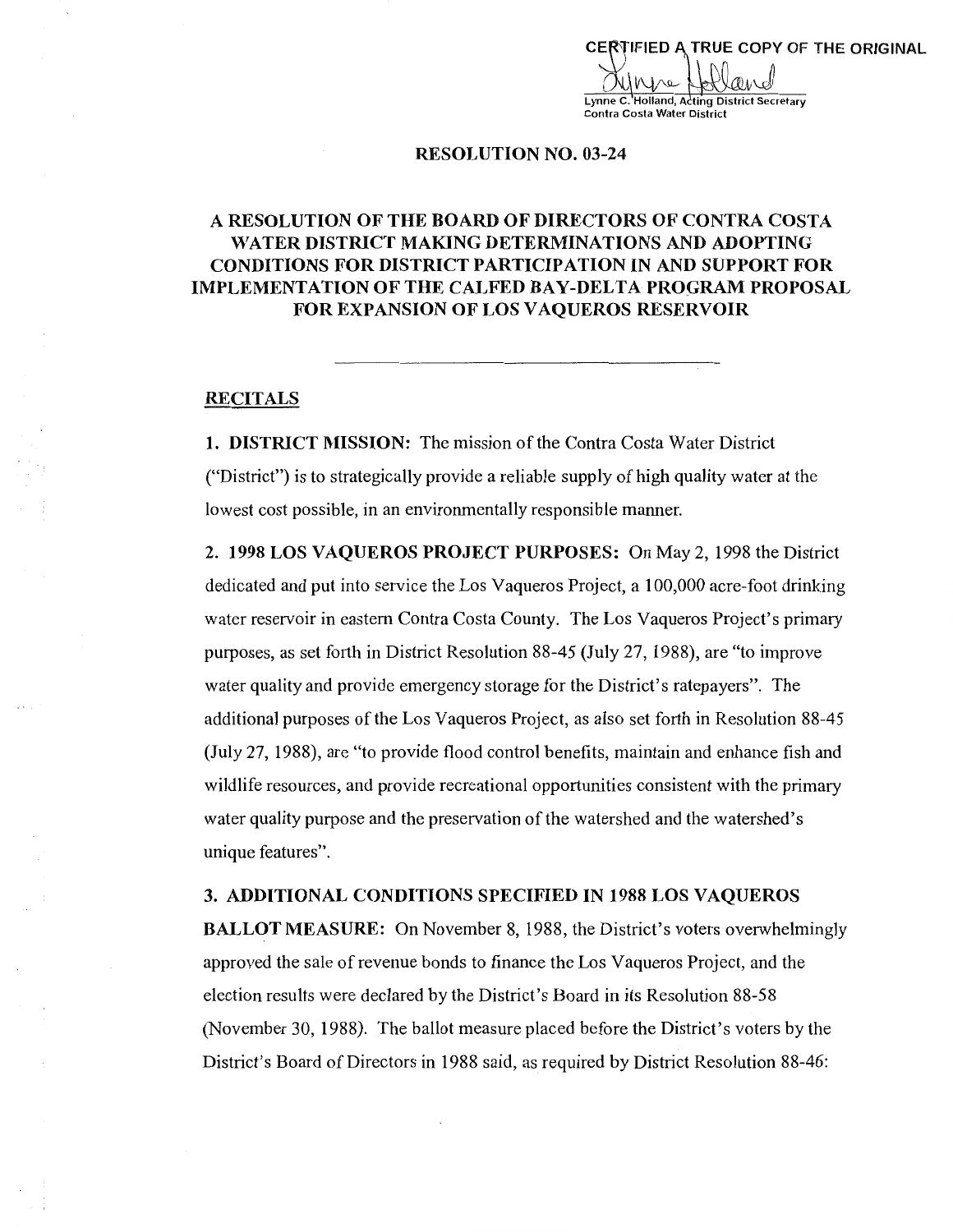"Shall the Contra Costa Water District be authorized to issue and sell revenue bonds to finance the construction and acquisition of a District-controlled water storage and supply system, generally known as the Los Vaqueros Project, for the primary purposes of enhancing water quality and providing a source of emergency water supply, which shall not be operated in conjunction with a peripheral canal or to increase the export of water from Northern California without subsequent voter approval, with an estimated cost to the District in 1988 dollars of \$350,000,000, including reservoirs, recreational facilities, pipelines, pumping plants, fish screens, watershed lands, and other facilities convenient or necessary in obtaining and delivering water and mitigating the environmental impacts thereof?"

## **4. COMPLIANCE WITH PROJECT PURPOSES AND CONDITIONS:** The

Los Vaqueros Project has been meeting and will continue to meet the District's commitment, as specified by Resolution 88-45 to:

- provide its customers with high quality water;
- provide its customers with an emergency supply of water;
- provide flood control benefits;
- maintain and enhance the fishery and terrestrial resources of the Delta and the watershed; and
- provide recreational opportunities consistent with the protection of water quality and emergency storage objectives and preservation of the watershed and the watershed's unique features.

Further, the Los Vaqueros Project has also achieved the following results:

- The District built the Los Vaqueros Project at a total cost *less* than the budget of \$450,000,000 in actual expenditures (\$350,000,000 in 1988 dollars) as committed to and specified by Resolution 88-45;
- The environmental mitigation and protection measures for the Delta and the Los Vaqueros Watershed have exceeded the expectations described in the Final Stage 2 Environmental Impact Report/Environmental Impact Statement for the Los Vaqueros Project (Stage 2 EIR/EIS), provide a net benefit to the Delta and the watershed, and exceed the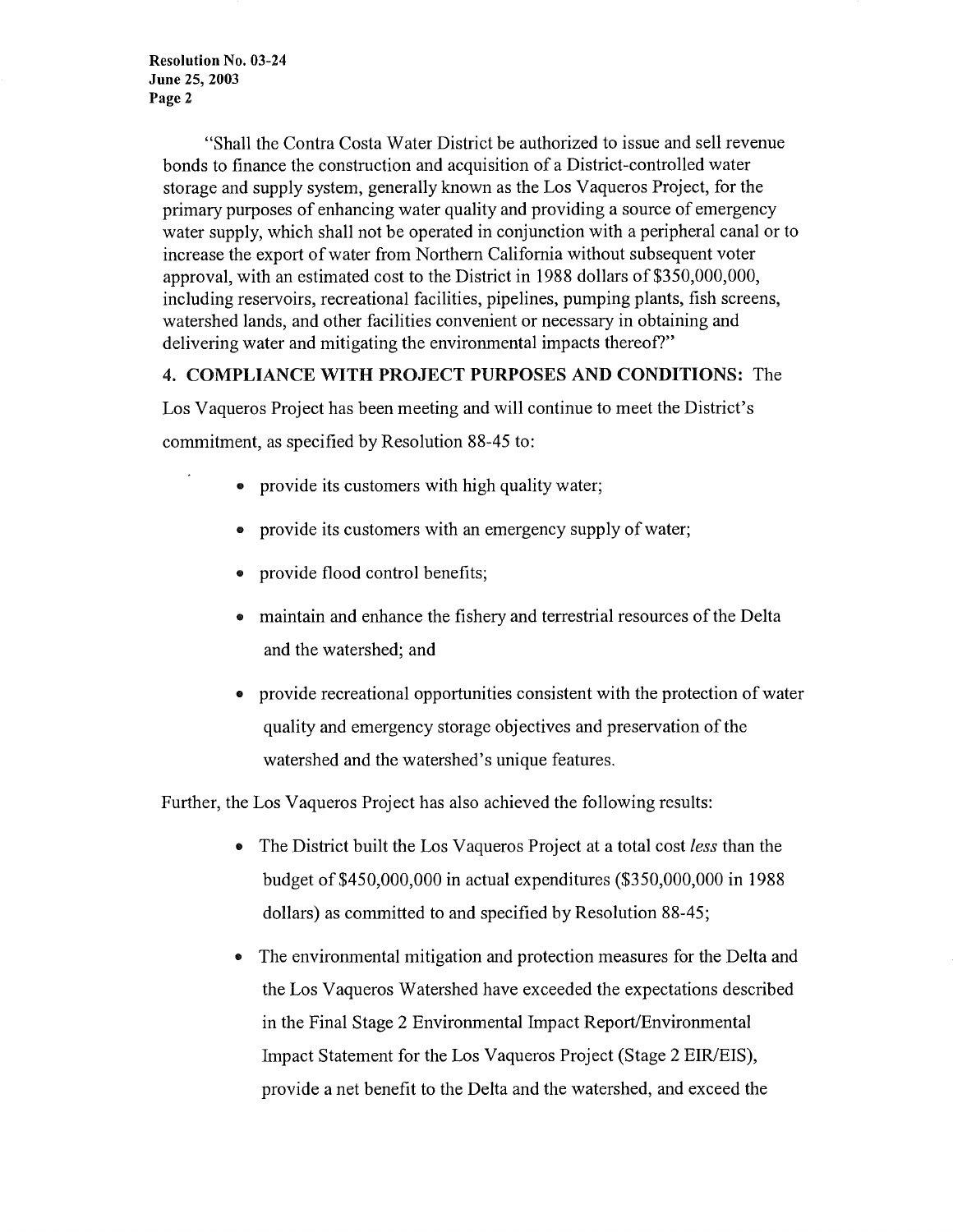District's commitment to mitigate environmental impacts to a level of less than significant, as specified by Resolution 88-45;

- The District's Board of Directors committed to developing a recreation plan for the Los Vaqueros Project as part of the Stage 2 EIR/EIS, as specified by Resolution 88-45, and said plan was developed in 1990, adopted by the Board February 15, 1991, and included in the Stage 2 Final EIR/EIS certified by the Board on October 27, 1993;
- The District has implemented a recreation program that significantly exceeds the plan described in the Stage 2 Final EIR/EIS;
- The recreation program at the Los Vaqueros Watershed has been a success, providing a well-attended interpretive center, docent tours of watershed features, more than fifty-five miles of trails, including sixteen miles of multi-use trails with linkages to adjacent lands that are open to the public, and a public fishing resource that has become widely recognized as one of the best of the Bay Area;
- The Los Vaqueros Project is entirely owned and operated by the District; and the entire cost of the Los Vaqueros Project was paid for by the ratepayers of the District; and
- It is the policy of the District to maintain rate increases below the level of inflation; and the District has complied with its policy by maintaining rate increases at less than the rate of inflation for over 10 years, with the average rate increase during the last 10 years equating to one half of the rate of inflation during that period.

## **5. CALFED BAY-DELTA PROGRAM PROPOSAL FOR EXPANSION OF**

LOS VAQUEROS RESERVOIR: CALFED is a consortium of state and federal agencies which are working together to solve the problems of the Sacramento-San Joaquin Delta. The mission of the CALFED Bay-Delta Program is to develop and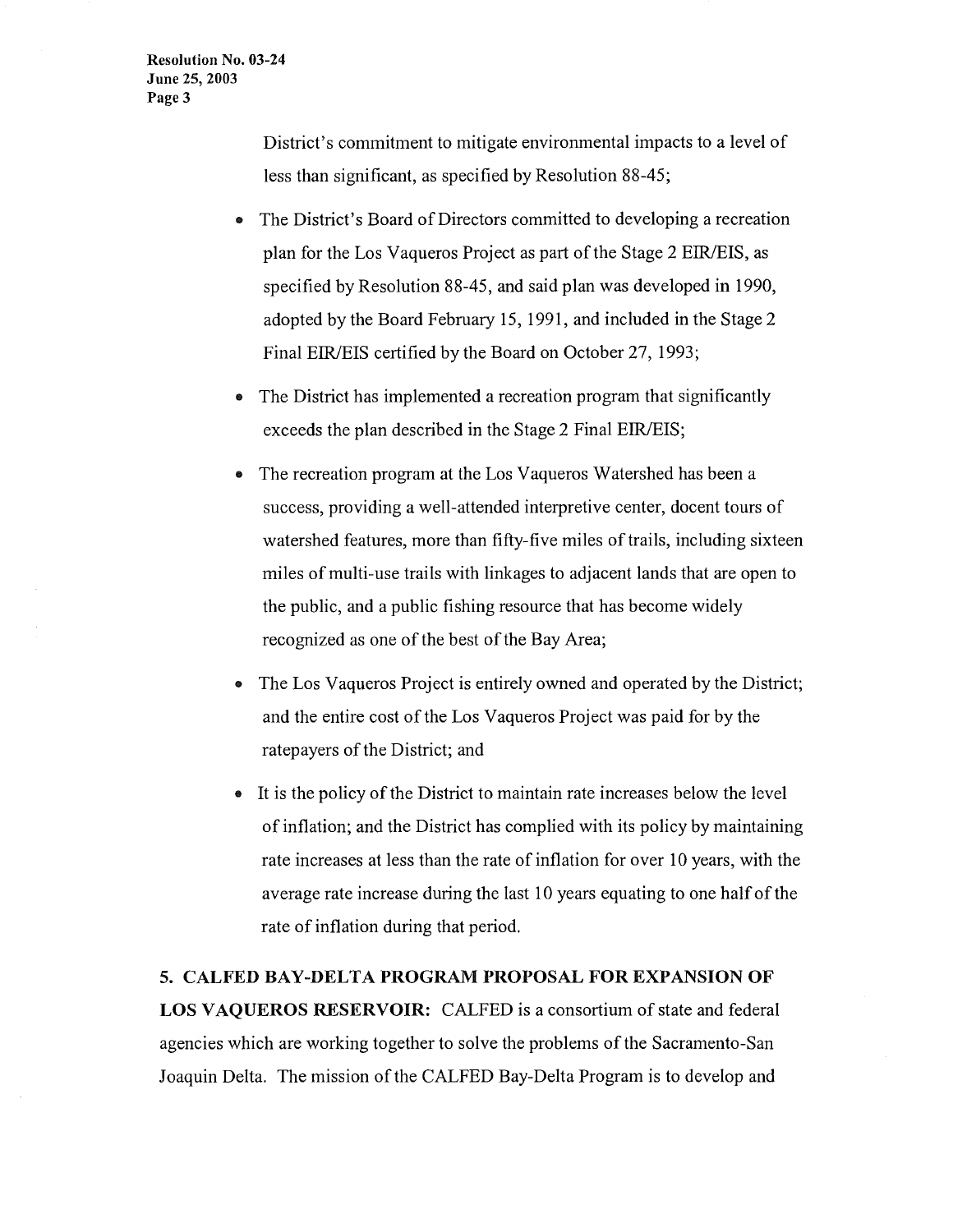implement a long-term comprehensive plan that will restore ecological health and improve water management for beneficial uses of the Bay-Delta System.

The CALFED Agencies issued the CALFED Bay-Delta Program Final Programmatic Environmental Impact Statement/Environmental Impact Report (CALFED Final PEIS/R) in July 2000, which described the long-term program to restore ecological health and improve water management in the Delta, and disclosed the impacts, cumulative impacts and mitigation measures and strategies for the entire CALFED Bay-Delta Program. The CALFED Agencies on August 28, 2000 adopted Findings and a Programmatic Record of Decision (CALFED ROD) that sets forth the CALFED Bay-Delta Program that is now being implemented. The CALFED ROD requires that project specific environmental documents tier off of the CALFED Final PEIS/R and include specific mitigation measures consistent with the programmatic measures of the CALFED ROD.

The CALFED ROD included expansion of Los Vaqueros Reservoir by up to 400,000 acre-feet (for a total water storage capacity of up to 500,000 acre-feet) as a surface storage project with participation by CCWD and local partners as part of a Bay Area water quality and water supply reliability initiative. The CALFED ROD states: "As part of a Bay Area initiative, an expanded Los Vaqueros Reservoir would provide water quality and water supply reliability benefits to Bay Area water users."

### **6. CONTRA COSTA WATER DISTRICT PRINCIPLES FOR AN**

**EXPANSION:** The District has an interest in the CALFED Bay-Delta Program objectives to provide water quality and supply reliability benefits to Bay Area water users, and to enhance and restore the aquatic and terrestrial habitats and ecological functions of the Bay-Delta. The District must also ensure that the interests of the District and its ratepayers are protected. On April 19, 2000 the District's Board of Directors adopted seven principles (CCWD Principles) with regard to the CALFED ROD that state: "Contra Costa Water District will not support a proposal involving the existing Los Vaqueros Project or use of the Los Vaqueros or Kellogg reservoir sites without the following assurances: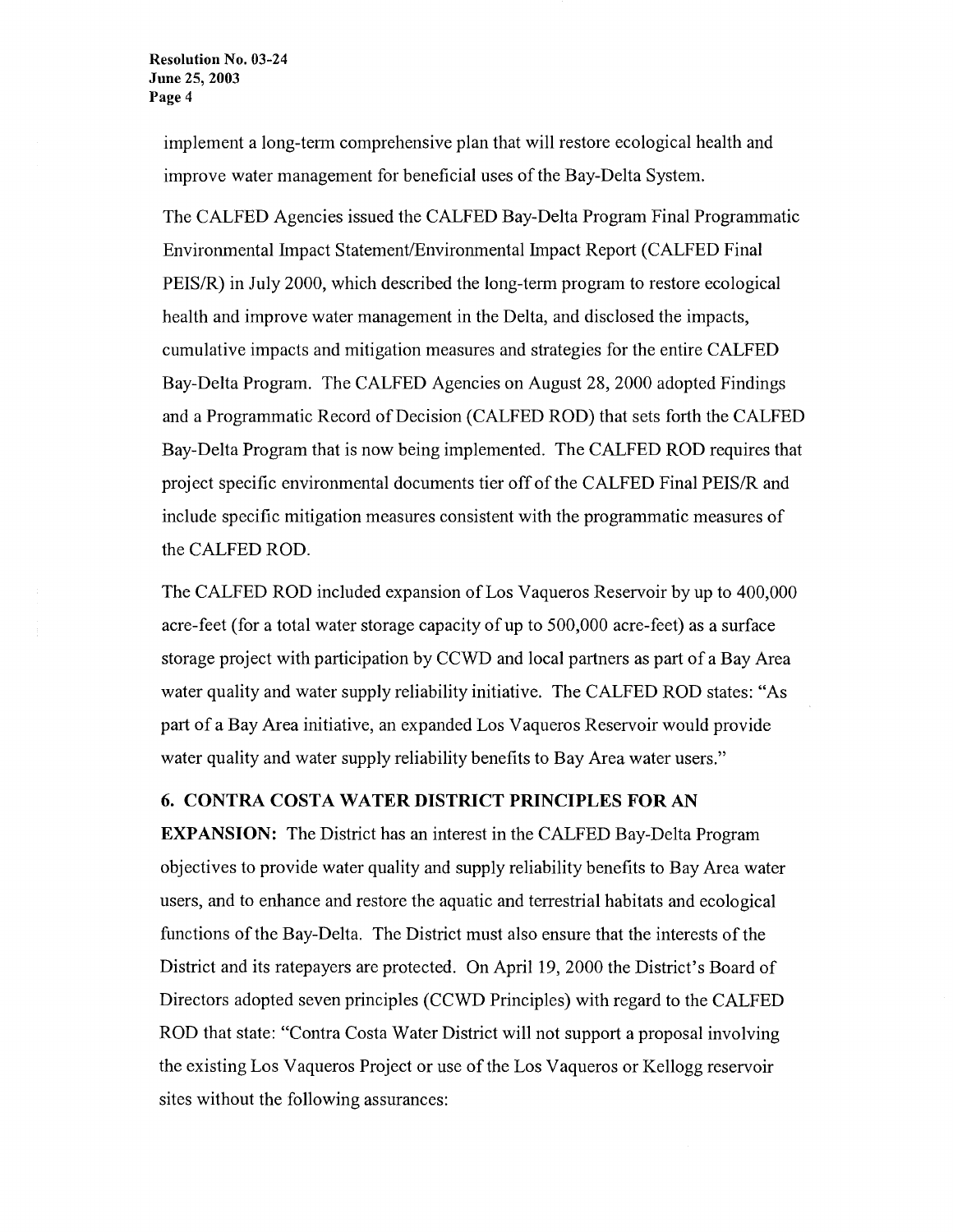- 1. The project improves water quality and reliability for CCWD;
- 2. The project enhances the Delta environment;
- 3. The project protects and enhances the fisheries and terrestrial species benefits provided by the existing Los Vaqueros Project;
- 4. The project preserves and increases the recreational opportunities of the Los Vaqueros Project;
- 5. CCWD must retain control of the watershed and operation of the reservoir:
- 6. The project protects and reimburses the financial investment made by the CCWD customers who financed the existing \$450 million Los Vaqueros Project; and
- 7. The proposal would be placed before the voters of the Contra Costa Water District

In express recognition of these principles, the CALFED ROD states: "As an existing reservoir operated by the Contra Costa Water District (CCWD), the Los Vaqueros Reservoir is subject to a number of mandates and agreements. DWR and Reclamation will work with CCWD and interested stakeholders to assure that previous commitments, including local voter approval required for expansion, are respected."

# 7. **OVER \$50 MILLION OF CALFED STUDIES INCLUDING EXPANSION OF LOS VAQUEROS RESERVOIR AND \$7 MILLION OF LOS VAQUEROS EXPANSION STUDIES COMPLETED, AND OVER THIRTY PUBLIC**

**MEETINGS TO DATE:** CALFED Agencies have, through a seven-year effort costing over \$57 million, studied the environmental impacts of the CALFED Program, including the details of the Los Vaqueros Reservoir expansion, and have studied key planning concerns associated with the Los Vaqueros Reservoir. The CALFED Final PEIS/R constitutes the first tier of environmental analysis, addressing the effects of the CALFED Bay-Delta Program as a whole. Since CALFED Agencies adopted the Record of Decision, CALFED Agencies and the District have formed a Study Team for the purpose of carrying out the CALFED Los Vaqueros Reservoir Expansion Studies (Studies), which started in January 2001. The California Department of Water Resources, California Department of Fish and Game, U.S. Fish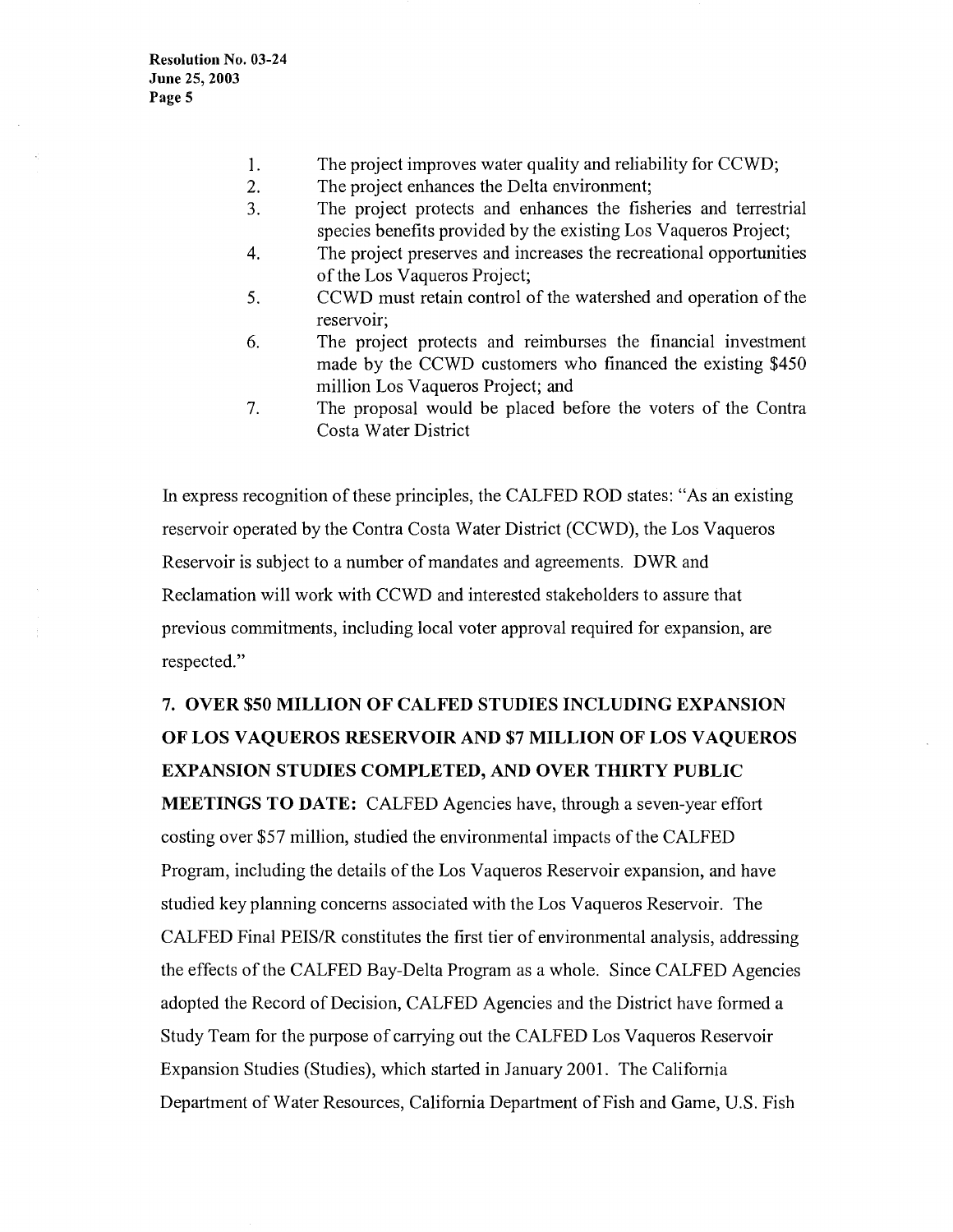and Wildlife Service, Alameda County Water District, Zone 7 of Alameda County Flood Control and Water Conservation District, Santa Clara Valley Water District, City and County of San Francisco Public Utilities Commission, San Francisco Bay Area Water Users Association, and the District executed a Memorandum of Understanding in 2001 that describes how the Studies would be carried out. The District has implemented a public process designed to provide in-depth public information, feedback and consultation:

- A Draft Project Concept Report was produced in August 2002 that conceptually described how a Los Vaqueros Reservoir expansion could be carried out in a way that would meet the CALFED ROD objectives for an expansion project and the District's Principles;
- The Draft Project Concept Report was published and made available at public libraries and other facilities convenient to the general public, and was made available on the Studies' website, and three public workshops were held on the Draft Project Concept Report on September 10 and September 16, 2002;
- Comments were received from the public on the Draft Project Concept Report through written correspondence and at the public workshops, and all comments on the Draft Project Concept Report were kept as part of the public record;
- Based upon this public participation and further detailed study, a Draft Planning Report was produced in May 2003 that included the detailed information required to determine whether the CALFED Bay-Delta Program proposal could meet the CALFED ROD objectives for an expansion project and the District's Principles,
- The Draft Planning Report described in detail the facilities required for the full range of scenarios of a reservoir expansion under the CALFED Bay-Delta Program proposal, the costs of the facilities, potential project partners, and the operations of the facilities that would be required to meet the CALFED ROD objectives for an expansion project and the District's Principles,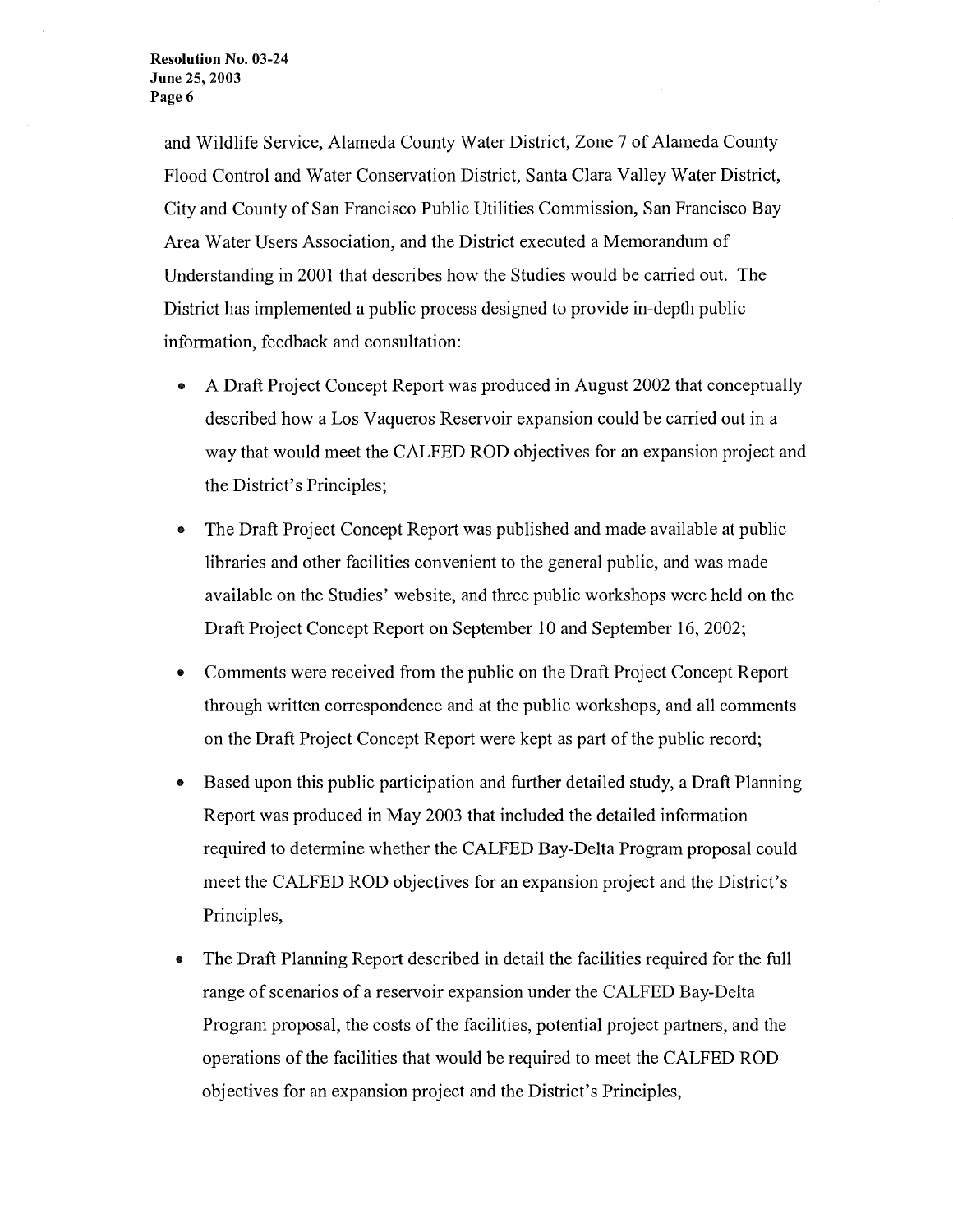**Resolution No. 03-24 June 25, 2003 Page** 7

- The Draft Planning Report included an environmental impact analysis that described in detail the full range of environmental impacts of a Los Vaqueros Reservoir expansion, including the details of impacts on: Delta water quality; water levels; water velocities; channel flows; salinity in the western Delta and Bay; fishery and aquatic resources in the Delta and Bay; terrestrial habitat and species as a result of inundating lands within the watershed; terrestrial habitat and species as a result of constructing the project facilities; socioeconomics of the area; environmental justice; and growth;
- The Draft Planning Report also described in detail the benefits of the project for water supply during droughts and water quality for the District and the Bay Area; the net benefits that a Los Vaqueros Reservoir expansion project would have for Delta fisheries and aquatic resources; the mitigation strategies that would be required to reduce terrestrial impacts in order to meet the CALFED Bay-Delta Program objectives described in the CALFED ROD and the District's Principles; and the institutional arrangements that are required to meet the District's Principles for a CALFED Bay-Delta Program proposal for expansion of Los Vaqueros Reservoir;
- The Draft Planning Report also described in detail how the District's investment in the Los Vaqueros Project would be protected and estimated that the District would be reimbursed an amount of up to \$200,000,000 in 2008 dollars;
- Copies of draft sections of the Draft Planning Report, known as Draft Briefing Papers, were published and made available at public libraries and other facilities convenient to the general public, and were made available on the Studies website;
- More than thirty public meetings and public workshops within the District and the Bay Area were held on the Draft Project Concept Report, Draft Briefing Papers and Draft Planning Report. Twenty Public Workshops on the Draft Briefing Papers and Draft Planning Report were held on January 30, February 4,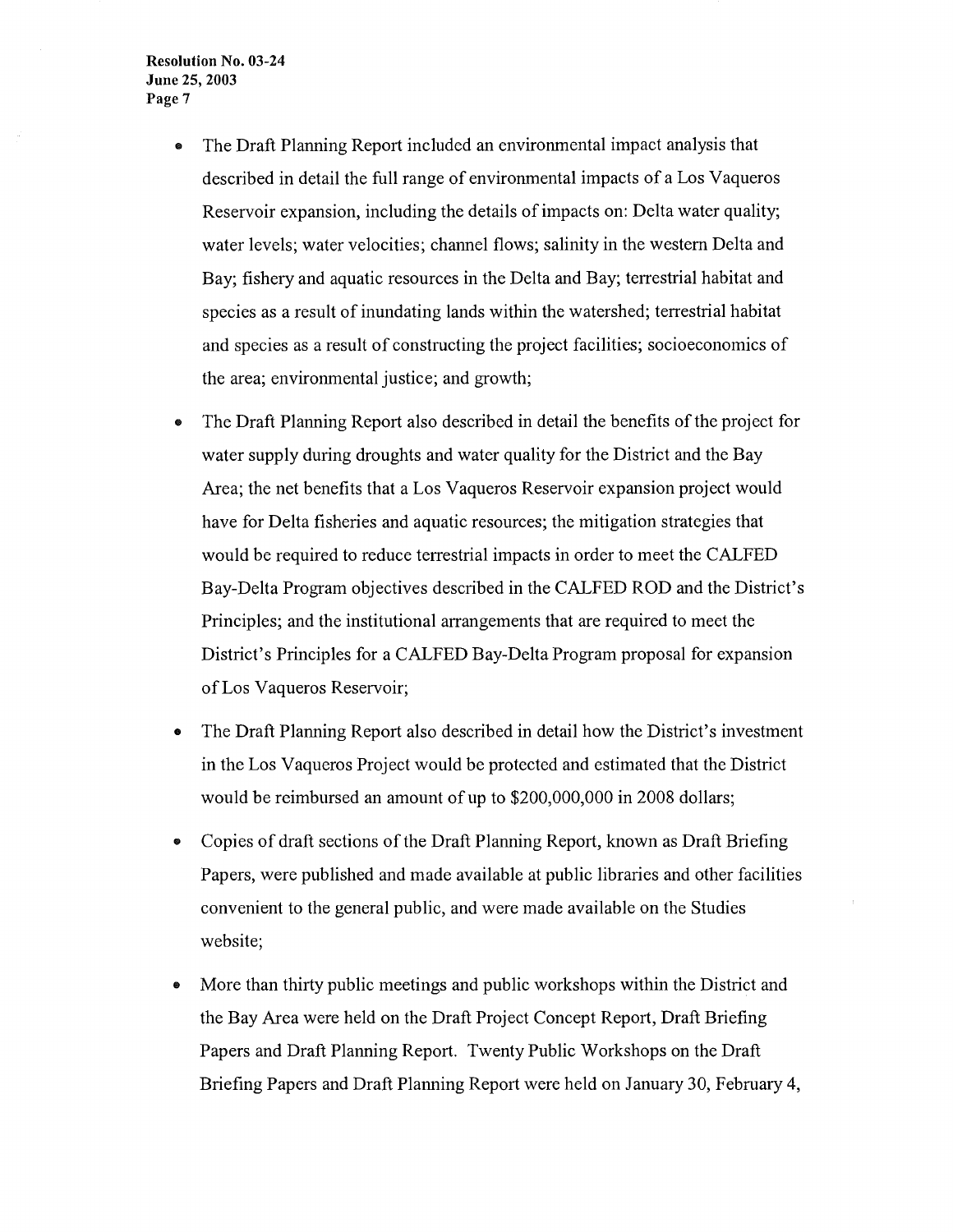February 19, March 4, March 6, March 19, April 17, April 22, May 21, May 29, June 3, June 4 and June 18, 2003, and comments were received from the public through written correspondence and at the public workshops on the Draft Briefing Papers; and

• All comments on the Draft Briefing Papers were kept as part of the public record and together with the comments on the Draft Project Concept Report were responded to and incorporated into and made part of the Draft Planning Report.

The information contained in the Draft Planning Report shows that the CALFED Bay-Delta Program proposal for expansion of Los Vaqueros Reservoir that meets the CALFED ROD objectives for said expansion can and will meet the Principles 1 through 6 inclusive, as adopted by the District's Board of Directors on April 19, 2000. Specifically, the Draft Planning Report shows that water supply reliability during droughts and water quality will be improved by storing high-quality water in the expanded reservoir during wet periods for use in periods of drought; the Draft Planning Report further shows that enhancements to the Delta aquatic environment will be made through the use of state-of-the-art fish screens and through improving the timing and location of diversions and the management of water for environmental purposes, made possible by the expanded reservoir.

#### **RESOLUTION**

NOW, THEREFORE, BE IT RESOLVED by the Board of Directors of Contra Costa Water District that the foregoing Recitals are hereby incorporated into and made a part of these determinations by the Board.

BE IT FURTHER RESOLVED that the Board hereby finds and determines that the purposes of the CALFED Bay-Delta Program proposal for expansion of Los Vaqueros Reservoir for a total water storage capacity up to 500,000 acre-feet, as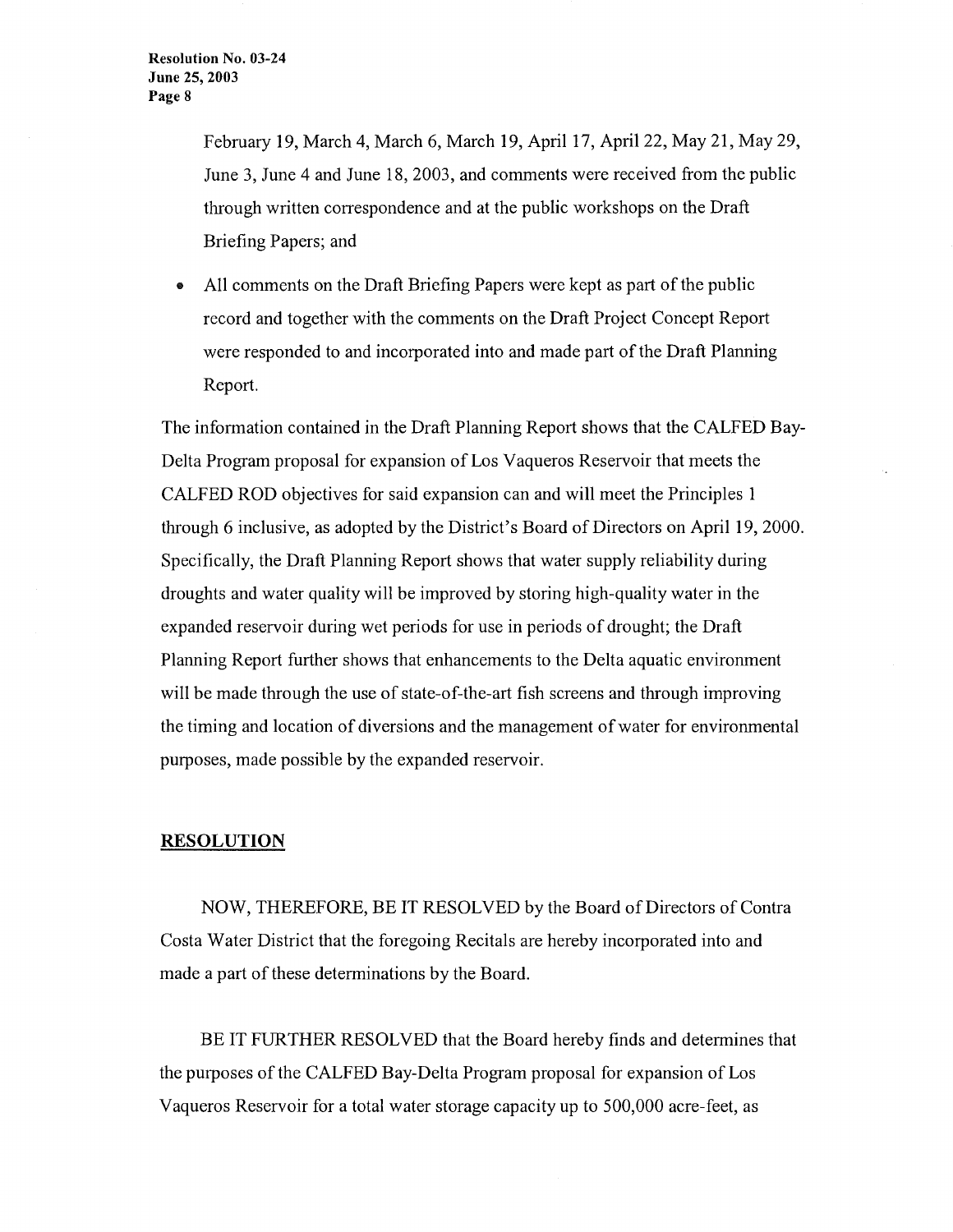described in the CALFED ROD, are to improve water supply during droughts and water quality for Bay Area water agencies, including the Contra Costa Water District.

BE IT FURTHER RESOLVED that the Board hereby finds and determines that the purposes of the CALFED Bay-Delta Program proposal for expansion of Los Vaqueros Reservoir, as described in the CALFED ROD, also are to provide fisheries benefits, to provide environmental benefits, to enhance the Delta environment and to protect Delta endangered species and aquatic resources;

BE IT FURTHER RESOLVED that the Board hereby reaffirms its commitments made to the District's voters in the 1988 Los Vaqueros Project ballot measure that the existing and an expanded Los Vaqueros Reservoir "shall not be operated in conjunction with a peripheral canal or to increase the export of Delta water from Northern California without subsequent [CCWD] voter approval";

BE IT FURTHER RESOLVED that the Board hereby finds and determines that the purposes of the CALFED Bay-Delta Program proposal for expansion of Los Vaqueros Reservoir do not include operation of the Los Vaqueros Reservoir in conjunction with a peripheral canal or to increase the export of Delta water from Northern California;

BE IT FURTHER RESOLVED that the Board finds and determines that the support of the District for a CALFED Bay-Delta Program proposal for expansion of Los Vaqueros Reservoir is dependent upon the CALFED ROD implementation commitment of"beneficiaries pay" and that the costs of any CALFED project for an expanded Los Vaqueros Reservoir will be borne equitably by the beneficiaries of said project.

BE IT FURTHER RESOLVED that the Board finds and determines that the support of the District for a CALFED Bay-Delta Program proposal for expansion of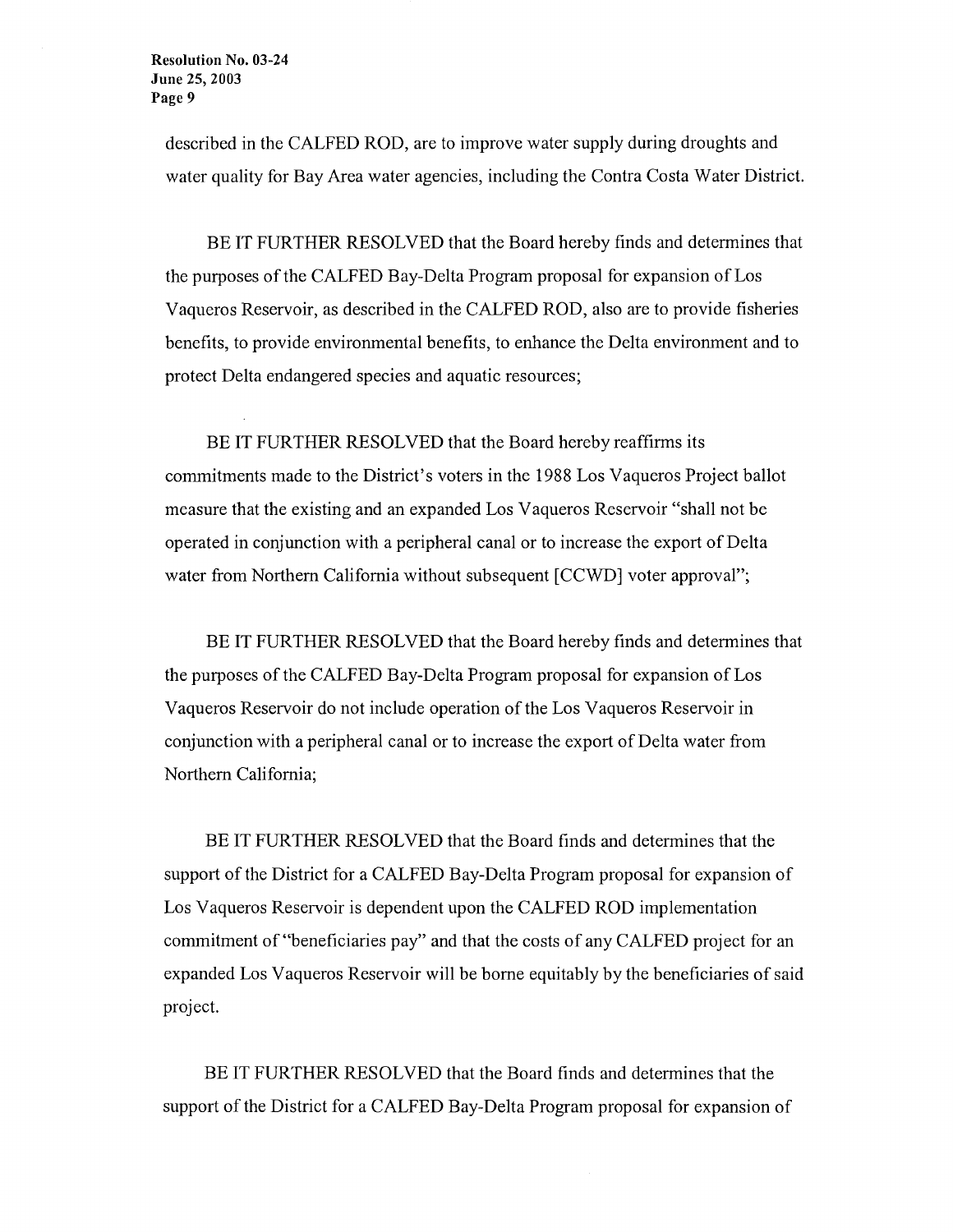Los Vaqueros Reservoir is dependent upon authorizing federal and/or state legislation that specifically provides for long-term environmental benefits in the Delta as a project purpose.

BE IT FURTHER RESOLVED that consistent with the District's Principles for participation adopted by the Board of Directors on April 19, 2000 and recognized in the CALFED Bay-Delta Program Programmatic Record of Decision on August 28, 2000, the Board finds and determines that the District will not participate in or support the CALFED Bay-Delta Program proposal for expansion of Los Vaqueros Reservoir unless the Board determines that the CALFED Bay-Delta Program proposal meets the following conditions:

- **1.** Improves drinking water quality for CCWD customers beyond that available from the existing Los Vaqueros Project;
- 2. Improves the reliability of water supplies for CCWD customers during droughts;
- 3. Enhances Delta habitat and protects endangered Delta fisheries and aquatic resources by installing state-of-the-art fish screens on all new intakes and creating an environmental asset through improved location and timing of Delta diversions and storage of water for environmental purposes;
- 4. Increases the protected land and managed habitat for terrestrial species in the Los Vaqueros Watershed and the surrounding region;
- 5. Improves and increases fishing, boating, hiking, and educational opportunities in the Los Vaqueros Watershed, consistent with the protection of water quality and the preservation of the watershed and the watershed's unique features;
- 6. CCWD continues as owner and manager of the Los Vaqueros Watershed;
- 7. CCWD maintains control over recreation in the Los Vaqueros Watershed;
- 8. CCWD continues as operator of the Los Vaqueros Reservoir system;
- 9. CCWD will be reimbursed for the value of the existing Los Vaqueros Project assets shared, replaced, rendered unusable or lost with the expansion project and said reimbursement will be used to purchase additional drought supply and water quality benefits or reduce debt on the existing Los Vaqueros Project;
- 10. Water rates for CCWD customers will not increase as a result of the expansion project.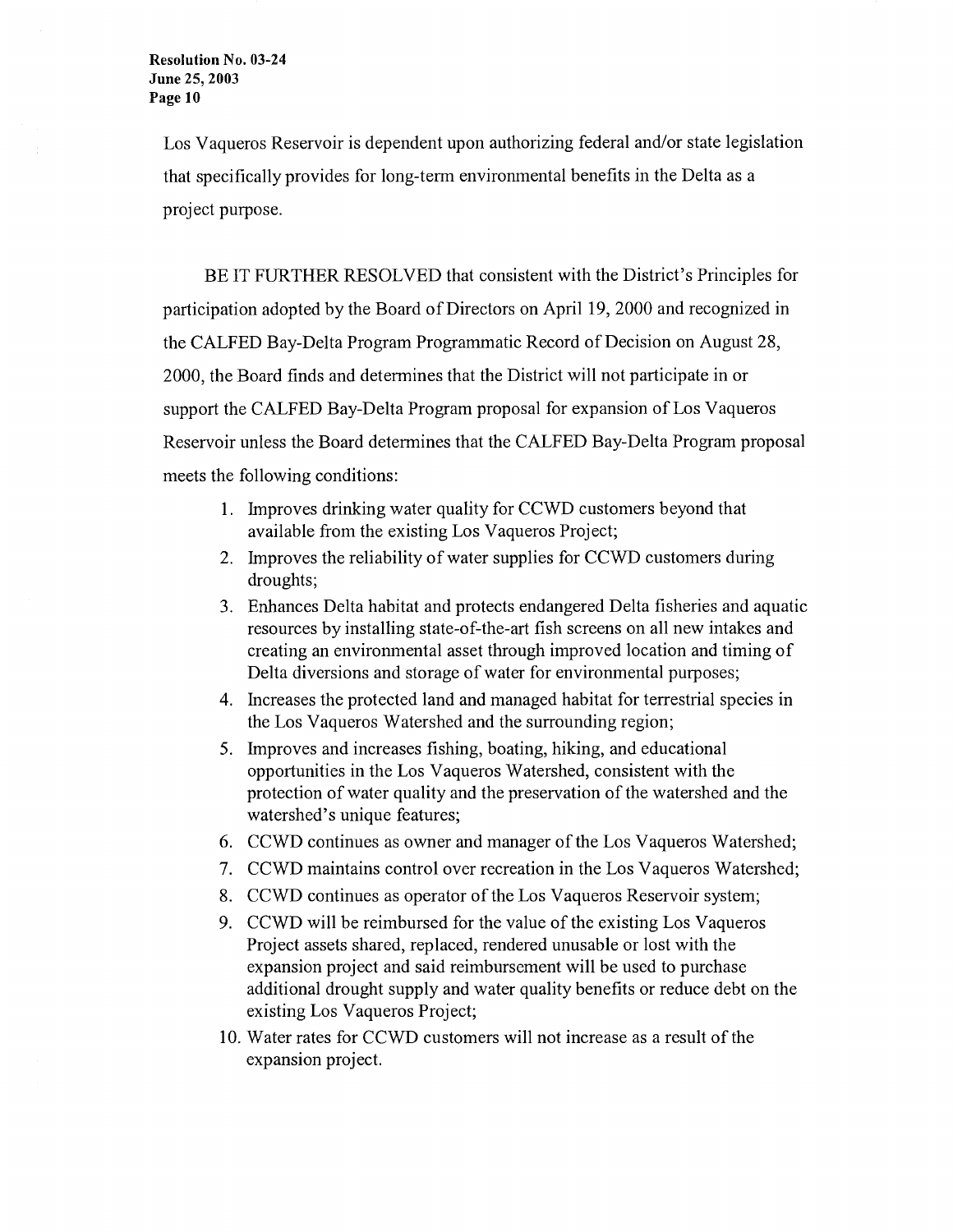**Resolution No. 03-24 June 25, 2003 Page 11** 

BE IT FURTHER RESOLVED that the conditions expressed above regarding implementation of the CALFED Bay-Delta Program proposal for expansion of Los Vaqueros Reservoir are hereby adopted by the Board of Directors as specific policies of the Contra Costa Water District, and the Board of Directors hereby commits to be bound by said policies in regard to the CALFED Bay-Delta Program proposal.

BE IT FURTHER RESOLVED, that the Board hereby finds and declares that the information contained in the CALFED Final PEIS/R, the Draft Project Concept Report and the Draft Planning Report, together with the information contained in the technical memoranda, all of the comments from the public, and all of the responses to the public comments are hereby made a part of the District's public records concerning consideration of the CALFED Bay-Delta Program proposal for expansion of Los Vaqueros Reservoir for a total water storage capacity up to 500,000 acre-feet.

BE IT FURTHER RESOLVED that, under the CALFED ROD, and under the principles adopted by the Board of Directors on April 19, 2000, all subsequent environmental documents required for approvals and permitting will tier off the CALFED Final PEIS/R and will incorporate the full range of environmental impacts described in the Draft Planning Report, and that the full range of environmental impacts, and the specific mitigation measures for these impacts consistent with the programmatic measures of the CALFED ROD, will be disclosed in the environmental documents, and that sound science will be used as part of that process.

BE IT FURTHER RESOLVED that the Board hereby finds and determines that, due to the importance of Los Vaqueros Reservoir, water supply during droughts, water quality, Delta water issues, and environmental issues to the Contra Costa Water District, the District should allow its voters to have an opportunity at an election, to be held throughout the District, to advise the Board on whether they concur with the CALFED Bay-Delta Program proposal for expansion of Los Vaqueros Reservoir,